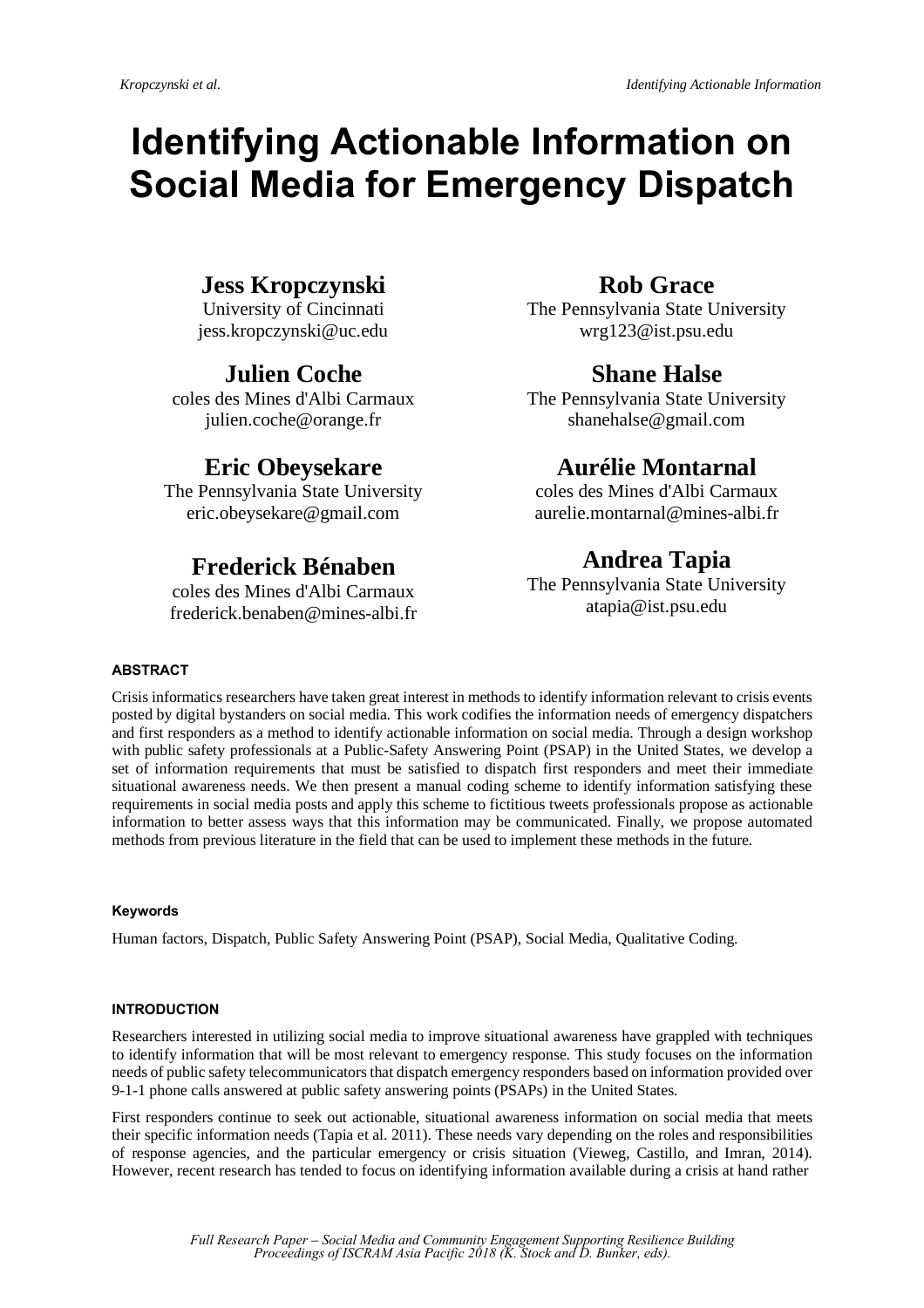than focusing on information that addresses the specific needs of responders. Using various qualitative coding approaches, this research has identified situational information posted on social media during emergency events (Mazer et al., 2015; Olteanu, Vieweg, and Castillo, 2015; Saleem, Xu, and Ruths, 2014; Starbird, Palen, Hughes, and Vieweg, 2010; Vieweg, Hughes, Starbird, and Palen, 2010). These qualitative content analyses have, in turn, allowed the development of machine learning classifiers that can be used to automate the filtering of situational information (Herndon and Caragea, 2016; Imran, Castillo, Diaz, and Vieweg, 2014; Li, Caragea, Caragea, and Herndon, 2018).

Automated techniques have included methods to identify relevant tweets lacking keywords or hashtags related to a crisis event (Herndon and Caragea, 2016; Li et al., 2018). Techniques have also been developed to filter bots and other irrelevant information (Wang et al., 2014; Varol et al., 2017). As researchers have recognized that a great deal of information generated about crises are shared by news sources and external observers (Olteanu et al., 2015; Starbird et al., 2010), several studies have turned their attention to identifying eyewitness accounts that may be useful to first responders (Caragea, Squicciarini, Stehle, Neppalli, and Tapia, 2014). However, despite the extensive development of techniques to identify and filter event-relevant information, the question remains—what information do emergency dispatchers and first responders *really* need?

In this paper, we present criteria that would comprise a "golden tweet"- a post on Twitter containing actionable information for emergency dispatch and supporting the immediate situational awareness needs of first responders. We describe the two-stage process by which we elicited criteria characterizing actionable information from emergency dispatchers and responders, and then used these criteria to develop a qualitative coding scheme that can be used by researchers to identify actionable information posted on social media. We present these criteria and coding scheme as the main contributions of this paper and hope they will guide the development of automated methods to classify and filter information that can support the work of emergency dispatchers and first responders.

To understand criteria that would comprise a "golden tweet," we began by speaking with administrators, telecommunicators, and first responders about the way they themselves would create such a tweet in the face of an emergency. After asking them to create fictitious "golden tweets," we discuss the criteria they used to compose each message and held a conversation to evaluate one another's tweets. From this activity (and additional observations and interviews) we came to better understand protocols used to gather information from 9-1-1 calls, and gained insight into how criteria outlined in these protocols might be used to identify and filter actionable information on social media.

Using these criteria, we develop a qualitative coding scheme to identify actionable information posted on social media and apply the coding scheme to the "golden tweets" composed by professionals during the design workshop. We subsequently refine our coding scheme to develop a preliminary understanding of how this type of information typically gathered from phone calls could be represented in a social medial post. After describing the coding scheme and content analysis of this dataset, we suggest computer-assisted methods based on existing work that might deploy and develop coding schemas to identify and filter information that more closely matches the information needs of professionals. Lastly, we identify challenges that point to opportunities for future work.

#### **EXAMINING TELECOMMUNICATORS INFORMATION SEEKING NEEDS AND ACTIVITIES**

This section describes two concatenated methods and results sections that further our goal of identifying actionable information on social media. These methods include a design workshop activity to understand the information seeking needs of emergency dispatchers and first responders, and the development of a qualitative coding scheme for identifying information posted on social media that addresses these needs.

#### **Methods: Information Seeking Needs**

To better understand the information seeking needs and activities of public safety telecommunicators, our research team held a design workshop at a PSAP in an urban, highly populated county in the United States that is responsible for 9-1-1 call-taking and emergency dispatch. This work was motivated by an interest on the part of the PSAP director to begin using information on social media to better respond to local requests for service. The workshop focused on helping to define criteria that can be used to identify "golden tweets" that contain both useful and actionable information. The activity was held in three sessions. The first included PSAP administrators (director, deputy director, and operations manager), the second was held with telecommunicators (floor supervisors, call takers, and dispatchers), and the third was held with first responders (police, fire, and emergency medical services).

Rather than requesting criteria directly, we began with an activity instructing participants to reflect on a recent incident in their community that they are familiar with, for example, an incident that they experienced or that they had direct interaction with in their job. Based on that incident they were asked to construct a 280-character Tweet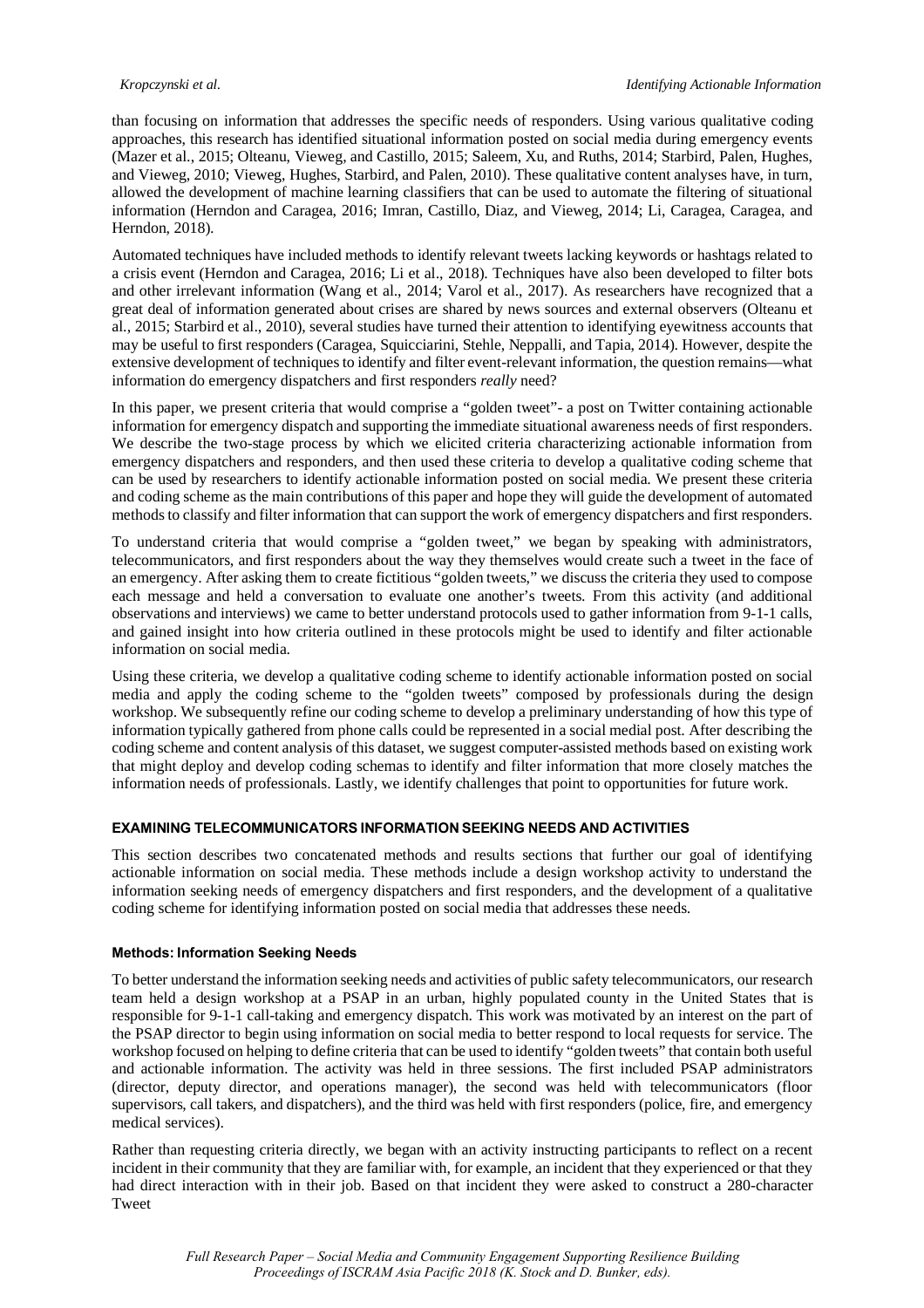(Twitter's current character limit) that they perceived was descriptive enough for someone in their professional position to take action on. An emergency scenario was not assigned to allow variety in criteria used to create a post. After the session, participants were asked to describe the criteria they used for inclusion of information in their post. Further, participants were asked to read the tweets that they constructed and others were asked to comment on how they might attempt to address this type of information (how they would take action) or whether additional information is necessary in order to address the incident. A list was made of information that was missing and thought to be important.

Other activities in the workshop anecdotally supported findings, these include interviews with the administrators, telecommunicators, and information technology staff (IT manager, CAD supervisor, and CAD technicians), as well as approximately twenty hours of combined observation. During observation periods, the authors more closely examined the individual and cooperative workflows of 9-1-1 call takers, dispatchers, and resource managers, including the Computer-Aided Dispatch (CAD), GIS, radio, and associated systems used by telecommunicators for call-taking and dispatch.

#### **Results: Information Seeking Needs**

In writing a golden tweet, the majority of participants reflected on a recent storm, mall shooting, or traffic accident. When discussing criteria used to create an actionable social media post, participants began by communicating that location is key. As one participant stated, "obviously we can't respond if we don't know where." All agreed that they included location information when constructing their post. Following some discussion of location information, further descriptors of the number of people injured, direction that perpetrators fled when they left the scene, and other follow up questions came naturally to the telecommunicators. Eventually, the conversation turned to the protocol that telecommunicators typically use to intake information—what is asked first, what is asked second, and so forth. Based on discussion of criteria that is most important to telecommunicators, we learned that many call centers across the United States utilize the 5W's (also referred to as the 6W's) to request information from 9-1-1 callers. This was described to us by participants as "the 5W's plus weapons." Simply, the W's are: Where, What, When, Why, Who, and Weapons (Figure 1 Left). After some additional discussion, telecommunicators indicated that the priority of this information is: Where, What, Weapons, When, Who, and Why (Figure 1 Right).

Many call centers today use computer generated protocols, such as ProQA (https://prioritydispatch.net/discover\_proqa/), which integrates with computer-aided dispatch (CAD), GIS, Smart911, and associated systems used by telecommunicators. These tools provide emergency-specific question scripts and caller instructions in standardized text entry forms. These scripts assist call takers in determining the chief complaint or incident code, the emergency classification that determines the type and level of emergency, and in turn, the police, fire, or EMS resources that will be dispatched. Prior to computer-aided software, call takers simply used the 5W's, which remains the default for many centers when computer systems are down.

Figure 1. The "5 W's + Weapons" shown in order of protocol (left) and preferred order (right)

*Full Research Paper – Social Media and Community Engagement Supporting Resilience Building Proceedings of ISCRAM Asia Pacific 2018 (K. Stock and D. Bunker, eds).*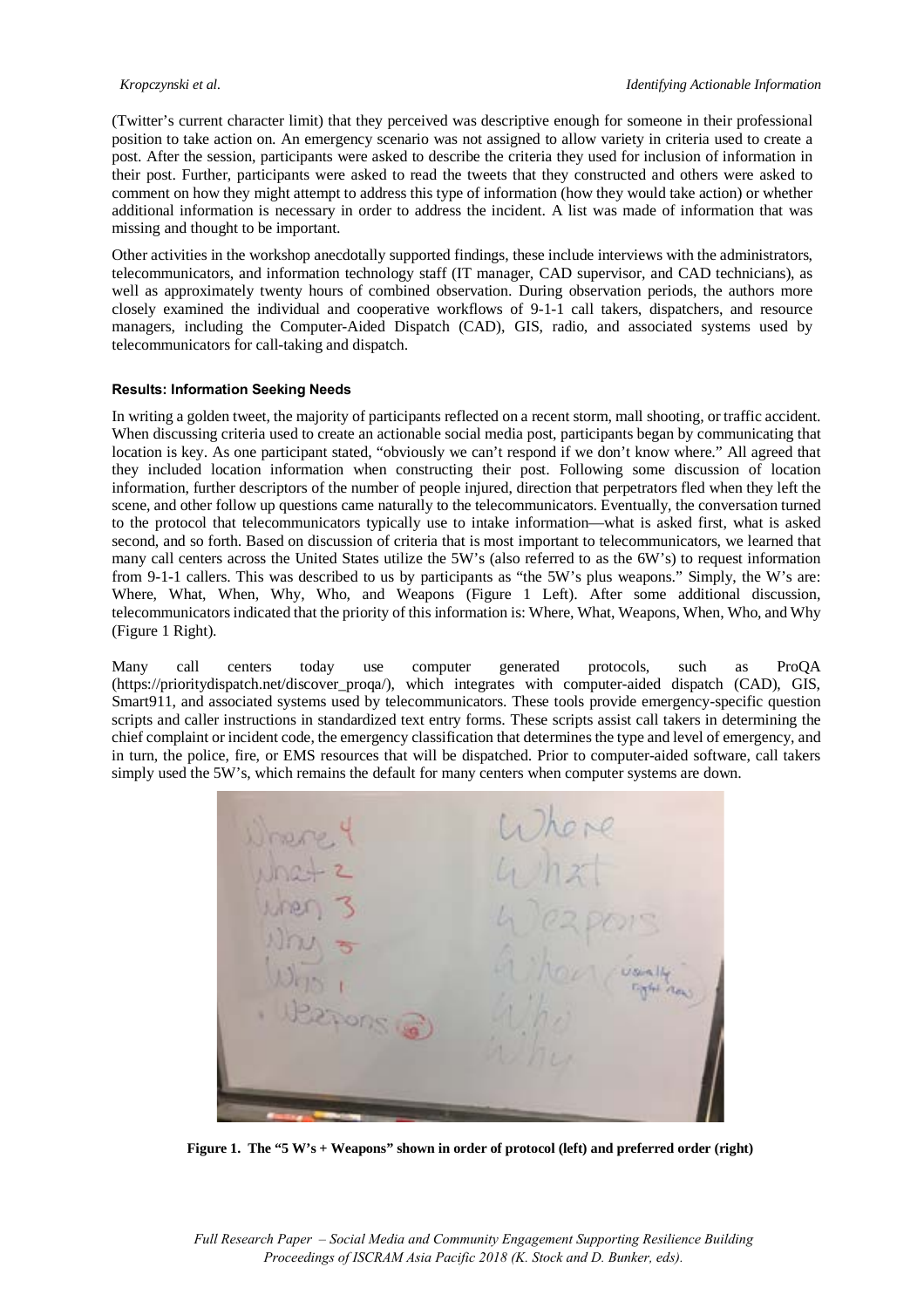#### **Methods: The Coding Scheme**

To learn more about the 5W's and develop a coding scheme for each, we requested telecommunicators training manuals from the PSAP that we worked with, reviewed information available on the web created for telecommunicators in other areas (Craven County, n.d.; *Telecommunicator I: Basic Caller*, 2011), and reviewed information used to educate the public about the types of questions that 9-1-1 call takers will ask (Mundelein, n.d.; Office, n.d.). In each instance, there was general consistency among the descriptions of each of the 5W's. Because the purpose of this coding scheme is to identify information relevant to emergency dispatchers and first responders, we have adapted all W's into the coding scheme that will be henceforth referred to as the 6W's.

After translating the properties of each of the 6W's into a coding scheme (see Table 1) to be used for content analysis, we analyzed the content of the 34 fictional posts generated by administrators, telecommunicators, and first responders. Our analysis adopted the content analysis research process employed by Neuendorff (2002) which includes evaluative criteria, reliability as measured by intercoder agreement, and relevance. The fictional posts created in our design workshop were used to test relevance of the coding scheme because they were intended to be actionable tweets based on the participants' professional experience and were more likely to contain the 6W's. It was our interest to use these posts to recognize how the 6W's would be represented in a post to develop a qualitative coding scheme that can be applied to qualitative analysis of actual social media posts generated in emergencies in the future.

To develop the qualitative coding scheme, a preliminary codebook was created based on a review of materials written about the 6W's. The preliminary codebook was then applied to the 34 fictional posts by two researchers to ensure inter-coder reliability. As with other qualitative coding schemes (Kropczynski, Cai, and Carroll, 2015; Stromer-Galley, 2007), the code is applied in two phases. The first phase involves identifying words and phrases that communicate a line of thought; a line of thought may be communicated in a word, a set of words, or a complete sentence. Coding at the thought-level is an approach that has been adopted in qualitative analysis of social media posts to draw clear boundaries around portions of text. The second phase involves labeling relevant lines of thought with one of the 6W's according to the coding scheme. Since the purpose of this approach is to identify actionable information, other thoughts and phrases were not coded.

103 thoughts were identified and coded as relating to one of the 6W's, the two researchers found 86% agreement upon initial coding. After initial coding, the two researchers met to discuss items that were coded differently and discussed each until agreement was reached. The differences of opinion were used as an opportunity to elaborate on coding schemes to prevent error due to ambiguous phrasing of the codebook. Below is the Coding Scheme used to identify the 6 W's in the tweets along with representative examples from the fictional tweets.

| Label<br>(the W) | Coding                                                                                                                                                                  | <b>Representative Examples</b>                                                                                                              |
|------------------|-------------------------------------------------------------------------------------------------------------------------------------------------------------------------|---------------------------------------------------------------------------------------------------------------------------------------------|
|                  |                                                                                                                                                                         |                                                                                                                                             |
| Where            | Place where help is needed; where an incident<br>occurred; location of victim/suspect/witness;<br>Directional guides/points of reference                                | "Northland Mall parking garage"; "in the<br>corridor at univ high"; " $@$ st philip & george";<br>"headed west on I-26 at Ashley Phosphate" |
| What             | Type of incident; indications of severity                                                                                                                               | "car accident"; "boat on fire lots of flames"                                                                                               |
| Weapons          | Indication of whether weapons are present and<br>if so, the type of weapons present                                                                                     | "#shooting"; "assault rifle"; "gun"                                                                                                         |
| When             | Time the incident occurred; indication of<br>whether incident is still occurring; time lapse                                                                            | "just now"; "7:32am"                                                                                                                        |
| Who              | Number of people injured, or number of<br>armed;<br>Description<br>people<br>οf<br>victim/perpetrator/vehicle; nature of observer<br>(firsthand vs. secondhand account) | "3 injured"; "2 armed men"; "tall skinny white"<br>guy in blue jeans and a white v-neck tee 20<br>yrs old-ish Brown hair"; "we"             |
| Why              | Chain of events that led to emergency;<br>Rationale for occurrence that may be helpful<br>to an investigation                                                           | No examples                                                                                                                                 |

#### **Table 1. 6W Coding Scheme**

### **Results: The Coding Scheme**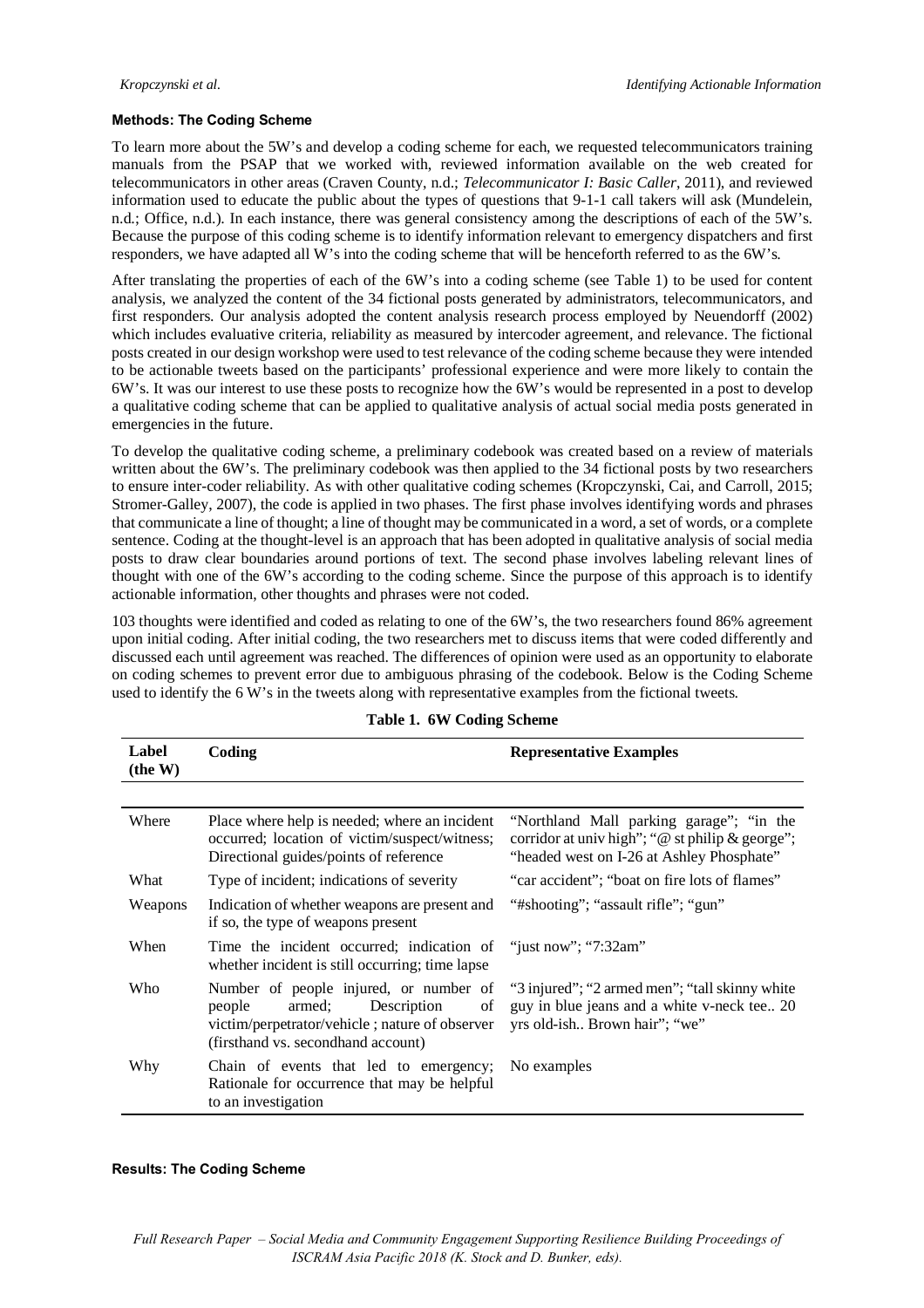This section first discusses frequencies of observation in the primary coding scheme and then describes the use of the 6W's in social media posts by participants. In the next section, we will interpret these findings and relate them to a refined coding scheme for further qualitative analysis. We will also review methods to automate these methods and discuss their implications for design rationale.

By employing the coding scheme, we were able to identify and count the use of each W in a tweet.

| Label (the W) | Count $(N = 34)$ | <b>Percentage</b> |
|---------------|------------------|-------------------|
| Where         | 34               | 100%              |
| What          | 34               | 100%              |
| Weapons       | 12               | 35%               |
| When          | 6                | 18%               |
| Who           | 17               | 50%               |
| Why           | $\theta$         | 0%                |

**Table 2. Count of Tweets Containing Each of the 6W's** 

None of the posts went beyond the 280-character limit, three of the posts indicated the inclusion of a picture or video (either hand drawn or a notation). Content analysis using the coding scheme reveals that participants perceived *where* and *what* information as most important to creating a social media post that would produce actionable information. The priority of this information was evidenced by the finding that every tweet composed by dispatchers and responders included some form of *where* and *what* information. *Where* information was written as intersections, buildings (i.e. points of reference), and in some cases, specific street addresses were added. *What* information was clearly articulated in tweets, but few included many details beyond the nature of the incident and did not discuss the severity of the incident. All posts that related to a shooting incident gave some indication if *weapons* were present. Few posts indicated *when* information, but, as the telecommunicators and responders expressed, we can often assume that events described in a social media post likely occurred just before the post was written, additionally, messages posted on social media include timestamps. Moreover, a few posts used the word "just" indicating that the event had happened at that moment, while others included a specific time that the incident occurred. Of posts that did not include *who* information, the large majority were related to a storm incident that occurred. In other posts that did not include *who* information, it might be assumed that the user posting the information is the *who* is involved in the incident, however, our coding scheme focused on the content of the tweets rather than extracting profile information. None of the tweets included *why* information. We might assume that this is because that information is either unnecessary for action to be taken or difficult to explain quickly within a 280-character post. The next section reflects on these findings and methods to automate qualitative content analysis.

#### **DISCUSSION**

The ISCRAM community has worked for many years to find new ways to make better use of social media data to aid responders. Over the last few years, several computational methods have been proposed to automate the processing of social media data for emergency and crisis management. These techniques aim to solve various challenges ranging from parsing unstructured and brief content, to handling overload by filtering noisy content, and the summarization of relevant information (Castillo, 2016; Imran, Castillo, Diaz, and Vieweg, 2015).

Following from the results, we discuss the implications of our preliminary coding scheme for automated methods to detect each W within real time social media streams. Information scientists have long worked to automate qualitative coding schemes as a method to scale coding techniques to large datasets and make use of coding schemes in real-time (Crowston, Liu, and Allen, 2010). Our interest in developing this coding scheme is no different. We do this by first reiterating the emergency dispatch and response activity associated with each of the W's, and then review prior work utilizing automated methods to uncover this type of information. In this section, we have identified existing work that relates to each of the 6W's. Lastly, although, much work in this area has been accomplished, we acknowledge outstanding challenges and future work needed to better match automated methods for classifying and filtering information posted on social media with the information needs of emergency response.

Table 3 provides a summary of this section. This is not intended to be a comprehensive summary of existing resources, but rather a suggestion for starting points to develop automated methods that can identify actionable information posted on social media associated with each of the 6Ws. We further discuss the aims, existing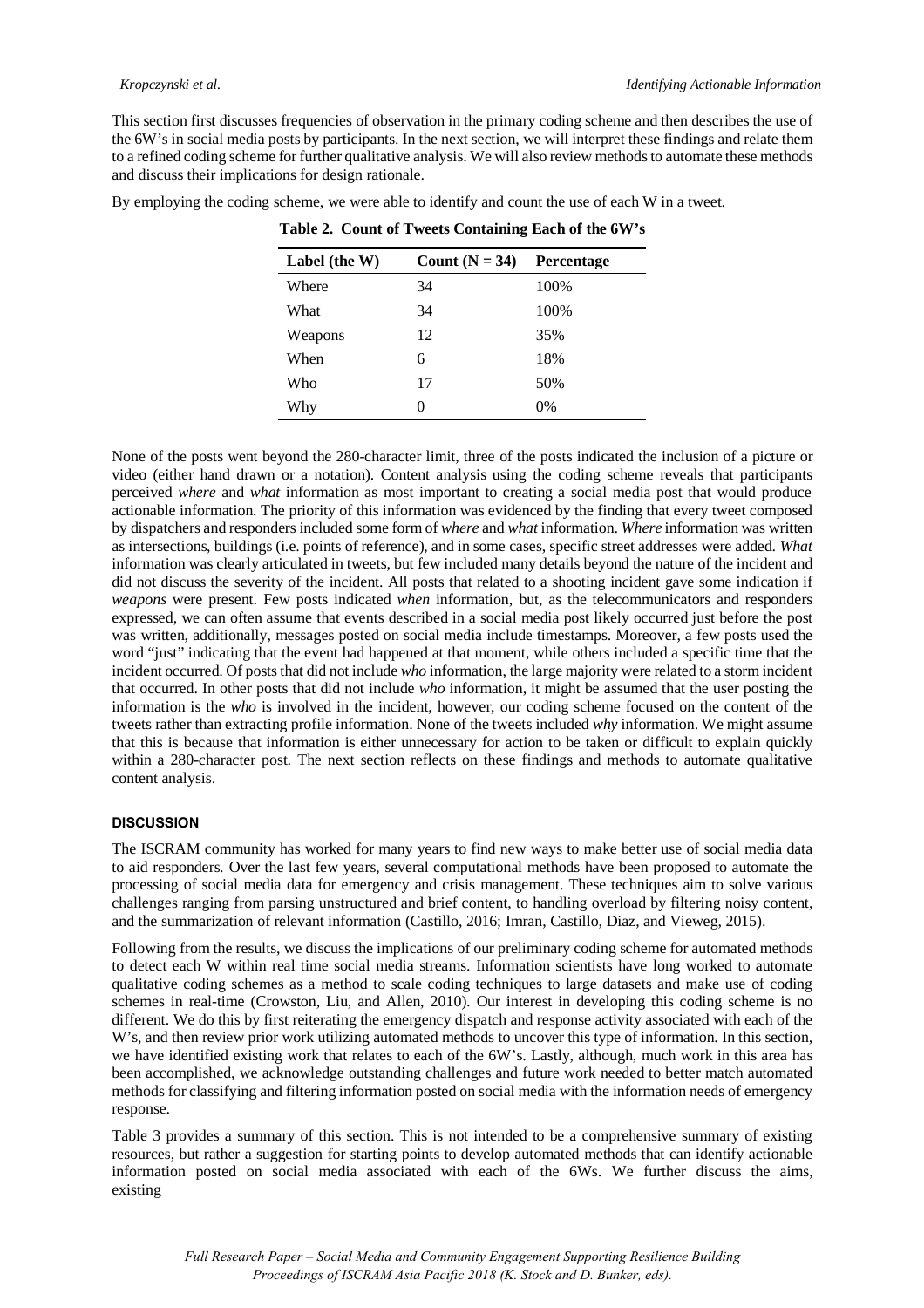resources, and future work for each W below.

|  |  |  | Table 3. Aims, existing, resources and challenges summary of each of the 6W's |
|--|--|--|-------------------------------------------------------------------------------|
|  |  |  |                                                                               |

|             | Aim                                                                                                                                                                      | <b>Existing Resources</b>                                                                                                                                                                                                                                                                                                  | <b>Challenges/Future Work</b>                                                                                                                                                                                                 |
|-------------|--------------------------------------------------------------------------------------------------------------------------------------------------------------------------|----------------------------------------------------------------------------------------------------------------------------------------------------------------------------------------------------------------------------------------------------------------------------------------------------------------------------|-------------------------------------------------------------------------------------------------------------------------------------------------------------------------------------------------------------------------------|
| WHERE       | Latitude/Longitude of incident, or<br>specific boundary box                                                                                                              | Geotags (Intagorn & Lerman,<br>2010; Daly & Thom, 2016); NLP<br>entity extraction and gazetteer<br>databases (Bilhaut et al. 2003;<br>Quercini et al. 2010; MacEachren<br>et al. 2011); Social Triangulation<br>(Grace et al. 2017); Location<br>Indicative dialect (Han et al. 2012; together in text<br>Han et al. 2014) | Large portion of messages do not<br>contain geographic metadata; those<br>that contain geotag may provide a<br>location different from the location<br>of the incident; multiple "where"<br>descriptors may or may not appear |
| WHAT        | Associate incident with incident<br>code used by PSAP                                                                                                                    | NLP, extracting activity; intensity<br>(Halse et al. 2016); classification<br>based on images (Mouzannar &<br>Awad, 2018)                                                                                                                                                                                                  | Use of emojis, incident<br>classification and categorization;<br>detection of event scale                                                                                                                                     |
| WEAPONS     | Specify type of weapon or at least<br>identify presence of weapon                                                                                                        | Bag of words; Convolutional<br>Neural Networks (Caragea et al.<br>2016)                                                                                                                                                                                                                                                    | Any object may be a weapon;<br>image recognition                                                                                                                                                                              |
| <b>WHEN</b> | Understand if it is a current,<br>ongoing emergency that requires a<br>first responder                                                                                   | Typically now; Day/time rules;<br>tense; metadata such as timestamp                                                                                                                                                                                                                                                        | Most tweets don't include time, so<br>we might assume that "just now" is<br>implied                                                                                                                                           |
| <b>WHO</b>  | Full description of victims and/or<br>suspects and/or vehicles; know<br>how many people are<br>injured/armed; understand if<br>information is posted by an<br>eyewitness | Bag of words; NLP; NER; Name<br>in Twitter Profile; @mention                                                                                                                                                                                                                                                               | Includes a variety of information<br>that may be difficult to predict with<br>NLP alone, such as the entity<br>varying from a person to a vehicle,<br>it may also include a count of<br>people, and detailed descriptions     |
| <b>MHY</b>  | Information typically used for a<br>police investigations                                                                                                                | Information contained in pictures<br>and videos                                                                                                                                                                                                                                                                            | Twitter privacy policy does not<br>allow use of API to monitor<br>individuals; many posts do not<br>include "why" information                                                                                                 |

#### **WHERE: Information Aims, Existing Resources for Automation, and Automation Challenges**

*Aim:* Location information is critical to emergency response. Simply put, without an incident location it is very difficult to provide a response. Consequently, the aim of discovering where an incident has occurred is the priority of responders. Location identification first attempts to identify specific latitude and longitude coordinates indicating where resources should be dispatched. If precise coordinates are unavailable, a secondary attempt involves identifying an area in which the incident has occurred, often in relation to a point of reference (i.e. such as a building or intersection), in order to dispatch a response to that area.

*Existing Resources*: Geographic metadata (e.g. geotags) have provided a useful source of location information to the crisis management community (Intagorn and Lerman, 2010). Geographic metadata has also been obtained through mining and classifying image posts for its EXIF data (Daly and Thom, 2016), however, Twitter has adopted a policy of scrubbing images of this information. In addition to quickly changing policies that make harvesting geospatial knowledge from social metadata difficult, it also known that on average, 1-3% of all tweets are geotagged (Morstatter et. al., 2013).

As a result, a number of other tools have been developed to geolocate the precise location of a tweet, or identify a particular geographic region from which it likely originates. Natural language processing tools (NLP) have been

> *Full Research Paper – Social Media and Community Engagement Supporting Resilience Building Proceedings of ISCRAM Asia Pacific 2018 (K. Stock and D. Bunker, eds).*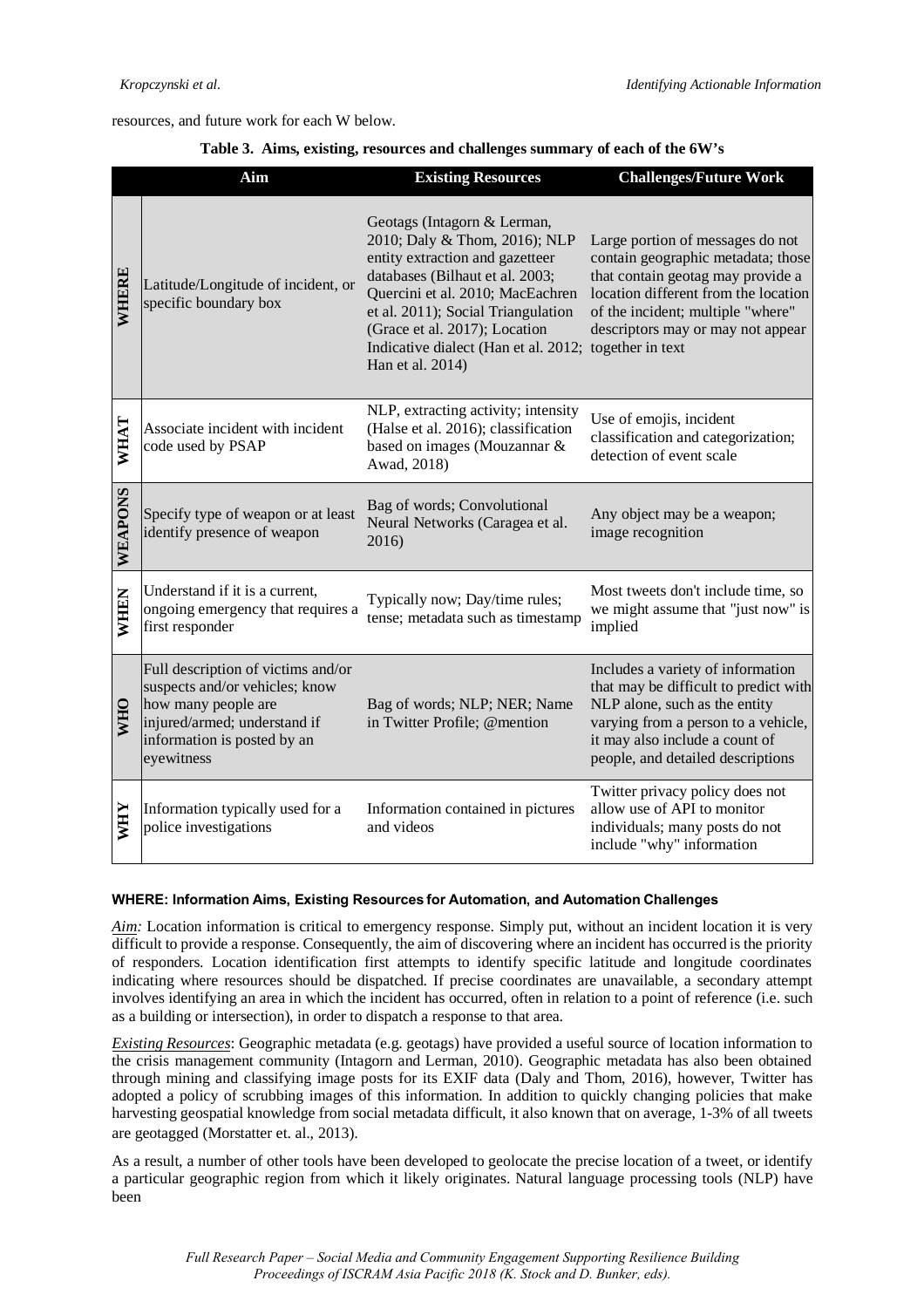used to extract entities that identify geographic points of reference (Yin et al., 2012) through named entity recognition (NER). Studies have also used these geographic references with gazetteer databases, to infer users' locations (Mahmud, Nichols, and Drews, 2014), and have built on these approaches with rule-based (Bilhaut, Charnois, Enjalbert, and Mathet, 2003) and machine-learning methods (Quercini, Samet, Sankaranarayanan, and Lieberman, 2010). Senseplace2, for example, extracts named entity information from twitter data and geocodes locations with coordinates of the best matching location returned from the Geonames.org web service (MacEachren et al., 2011).

General location information has also been deduced using users' social networks, including geo-location inferencing based on the number of local organizations a user follows known as Social Triangulation (Grace et al., 2017). Additionally, the use of location-indicative dialect, such as the words "yinz" and "dippy" used in Pittsburgh, or semi-local words that refer to some features of a relatively limited subset of cities (Han, Cook, and Baldwin, 2012, 2014), have been deployed to identify users in a geographic area.

*Challenges/Future Work*: From our review of actionable tweets composed during the design workshop, it is clear that even a geotagged tweet may provide the wrong location information for the purposes of emergency dispatch. One participants' tweet, for example, indicated that anyone headed to the mall should turn around due to an active shooter there. General location references such as "mall" can point to multiple locations, and, require analysts to make further inferences to ascertain the location of an incident. Such challenges fall under the *where* category. As the coding scheme notes, several conditions help describe types of *where* information and each could utilize a different method to automate coding: where help is needed; where an incident occurred; where are the locations of victim/suspect/witness; as well as directional guides (i.e. direction a vehicle is moving in) in relation to points of interest.

#### **WHAT: Information Aims, Existing Resources for Automation, and Automation Challenges**

*Aims*: The *what* category, as it applies to the work of dispatch, identifies the type of incident but also associates that type with the appropriate resources and personnel needed for response. As we learned in our fieldwork, computer-aided dispatch (CAD) software helps call takers and dispatchers associate information obtained from 9-1-1 callers with emergency-related incident codes that first responders use to understand the nature and response requirements of an emergency. Future systems stand to improve this categorization work by gathering information related to an emergency that can assist the determination of incident codes, and provide additional, contextual information that can guide first responders' decision-making processes.

*Existing Resources*: Prior research has utilized keywords associated with particular emergencies in order to detect incidents such as traffic accidents (Gu, Qian, and Chen, 2016), or, for disasters, developed lexicons to assist in the collection and filtering of social media to identify crisis-related information (Olteanu, Castillo, Diaz, and Vieweg, 2014). In addition, NLP can be used to extract activity words associated with emergencies using language models based on social media users' communication patterns (Kumar, Jiang, and Fang, 2014). Other techniques include sentiment analysis measures of language intensity that can indicate information posted on emergencies (Halse, Tapia, Squicciarini, and Caragea, 2018). Most recently, scholars have begun extracting this type of information from images embedded within posts (Mouzannar and Awad, 2018).

*Challenges/Future Work*: One challenge raised by a participant was that individuals wishing to express unfolding events quickly may use emojis rather than text to express, for example, that a shooter is present, or use "praying hands" to indicate that they are in need of help. Researchers are working on new methods to conduct search and information retrieval based on these words, but little work has been done to categorize emojis most often associated with emergency incidents.

#### **WEAPONS: Information Aims, Existing Resources for Automation, and Automation Challenges**

*Aims*: Participants consider this an important category because it directly relates to the type of response that will be dispatched, and provides first responders with critical situational information about potential hazards. The minimum critical information is to know if a weapon is present, however, it is ideal to know the exact kind of weapon present on the scene.

*Existing Resources*: Some cities in the United States utilize audio-based gunshot detection systems to alert authorities to the use of weapons in an area (Valenzise et al. 2007). Few papers have addressed this issue, and this issue may be more apparent in some countries than in others. One potential direction is to utilize a bag of words approach may work for identifying potential weapons. ProQA and other computer-aided systems have developed codes for PSAPs to classify weapons to be entered into these systems and these lists might be used to develop a bag of words.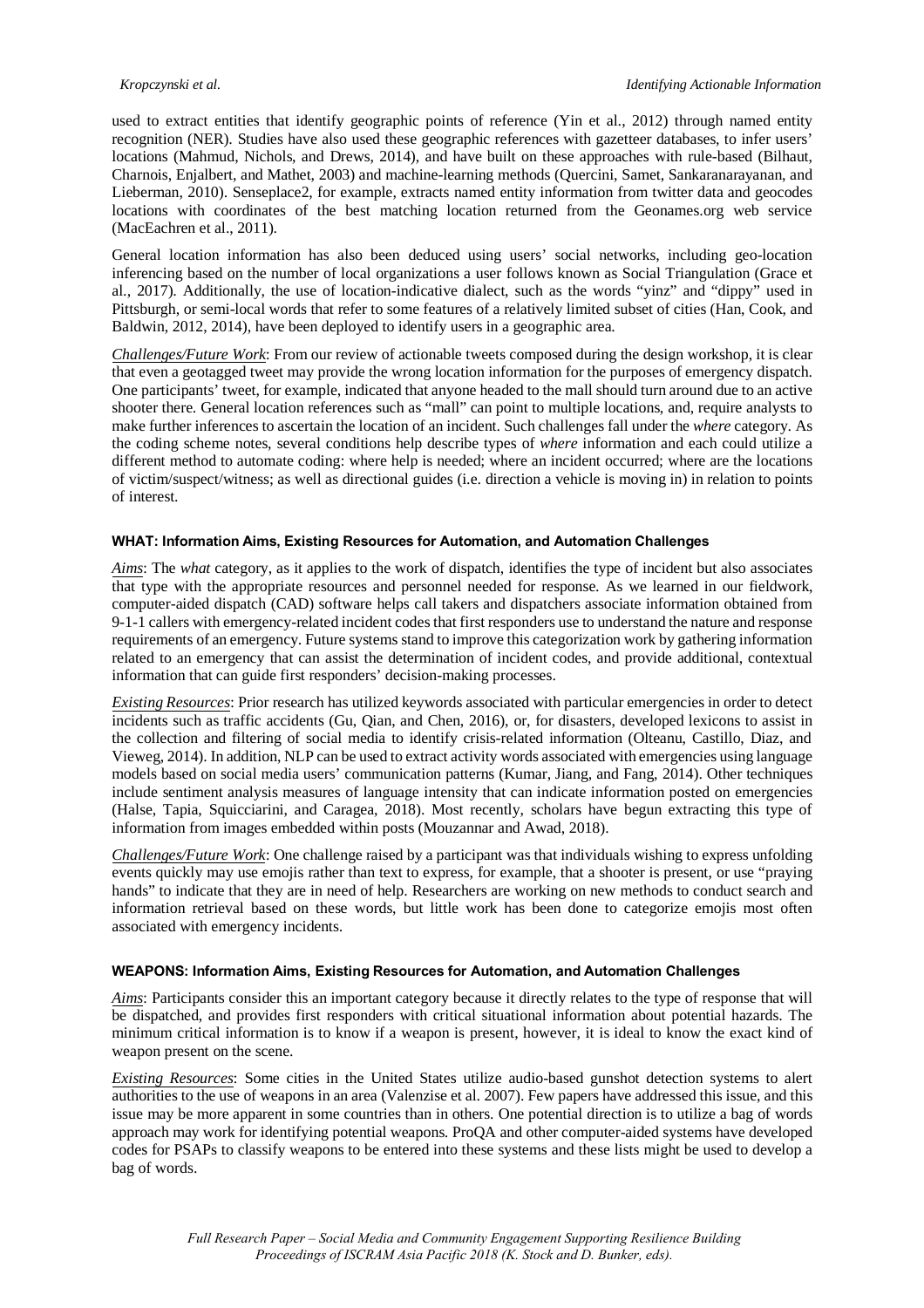*Challenges/Future Work*: One challenge with automated detection is that anything can be used as a weapon and the way that people describe the presence of weapons will evolve over time. Researchers (Caragea, Silvescu, and Tapia, 2016) have shown that Convolutional Neural Networks can show significant improvement over the bag of words approach for detecting information during a major event and that approach may be applicable here.

#### **WHEN: Information Aims, Existing Resources for Automation, and Automation Challenges**

*Aims*: This information is used by dispatch to determine if the incident is an ongoing emergency that requires a response.

*Existing Resources*: In many studies, the timestamp of the tweet is used to indicate the time of the incident. Day/time rules could be applied to attempt to find this type of information in a tweet. The tense of the tweet might also be used to indicate whether the tweet is actively taking place or if it is something that happened in the past. Our study showed that some professionals working in this field indicated *when* the incident had taken place, but this may have been based on their own knowledge of the 6W's and an interest in including as much relevant information as possible.

*Challenges/Future Work*: In our experience, many tweets did not contain a time, so it is an assumption that the incident is still ongoing.

#### **WHO: Information Aims, Existing Resources for Automation, and Automation Challenges**

*Aim*: This category has many aims depending on the response context. From the design workshop, the most common aims for this category were to obtain descriptions of victims and/or suspects at the scene of an incident, to know the number of people injured or armed, and to discern whether the post originated from an eyewitness or a secondary source. In cases such as the storm events participants created posts about, *who* information was not necessary used to take action. Moreover, we also found that the *who* can refer to a person or, in some cases, a vehicle (see notes in coding scheme). These layers of complexity are why the *who* category may be the most complex, and one that finds limited related research in the literature.

*Existing Resources*: Qualitative content analyses find that eyewitness remain limited among social media users during crisis (Starbird et al., 2010). Analyzing information posted on social media across multiple disasters, Olteanu et al. (2015) find that eyewitness reports- direct observations of events- account for only 9% of all disaster-related posts collected from Twitter. Consequently, identifying eyewitness information remains a challenge for automated methods required to classify sparse reports within large datasets of derivative or unrelated information.

Several recent studies attempt to use machine learning and other methods to detect whether a post originated from an eyewitness or another source (Caragea et al., 2015; Tanev et al. 2017). In our coding of tweets, we identified *who* language such as "I" or "we" that can suggest the post originated from an eyewitness. Similarly, bag of words approaches have been adopted to identify eyewitness accounts, including methods that take into account accompanying information.

Named Entity Recognition models may also be used here to identify names in the tweet and simple tags within the tweets such as @mentions. It could be an indication of someone involved. However, we believe that it would be somewhat unlikely that an @mention would be used to direct link to a victim or perpetrator. Another simple technique would be to simply extract the name of the poster from profile information since they may be the person involved and it could be helpful to identify them by name when responding to the incident.

*Challenges/Future Work*: As previously mentioned, this category contains a variety of information that may be difficult to categorize using NLP models alone because an entity may vary from a person to a vehicle or includes numbers of people involved in an incident or warrant a complete description of the individual. As suggested for the *where* category, it would be important to develop classifiers for each type of *who* information mentioned in the coding scheme: Full description of victims and/or suspects and/or vehicles; know how many people are injured/armed; and understand if information is posted by an eyewitness.

#### **WHY: Information Aims, Existing Resources for Automation, and Automation Challenges**

*Aim*: From our review of literature describing the 6W's, it would appear that this is not often used on the scene, but rather it may support police investigations after a first responder has addressed the situation.

*Existing Resources*: Information contained in pictures and videos as well as the content of the tweets have been used to support police investigations in the past.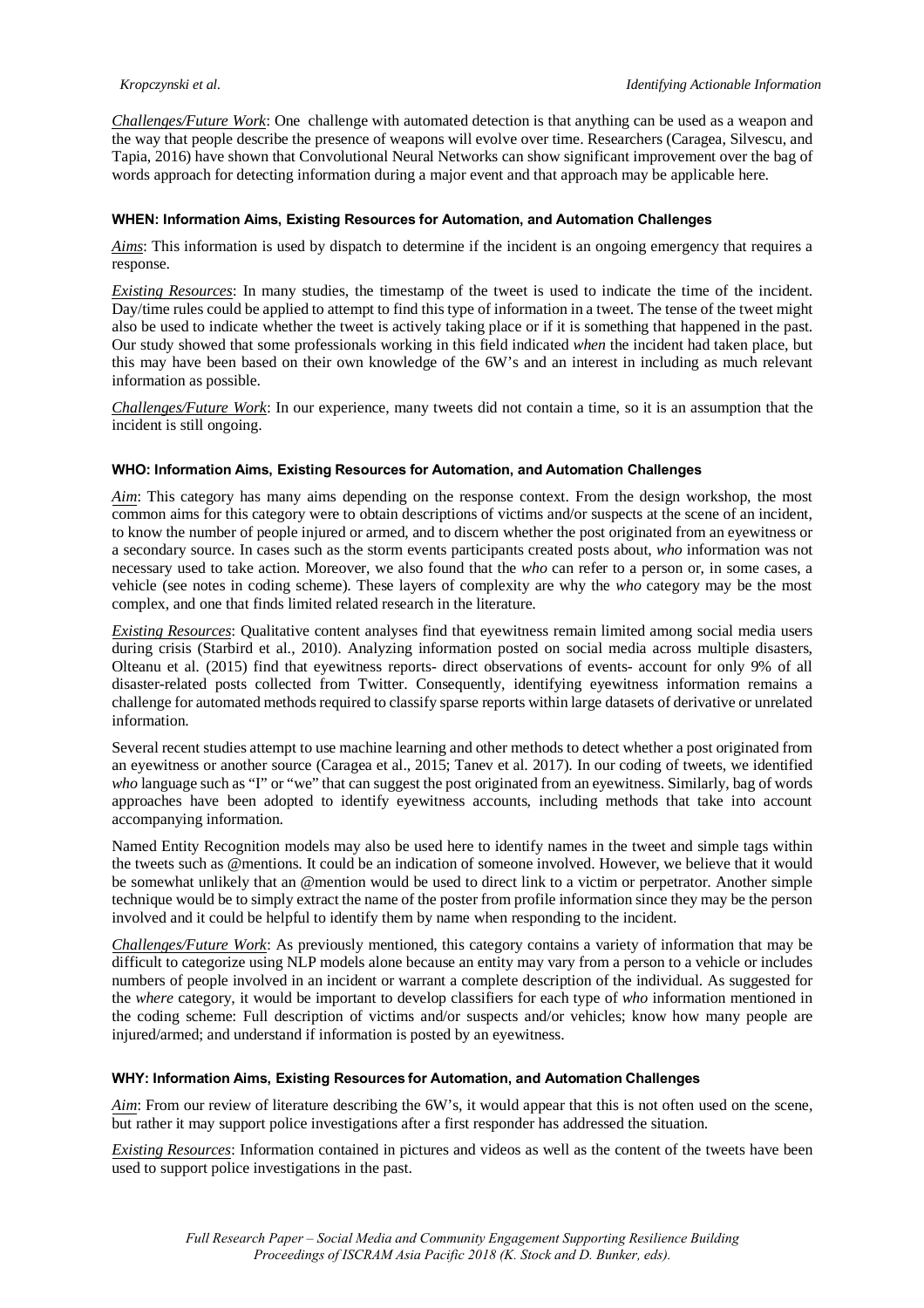*Challenges*: An immediate challenge of this category, is that from our small sample of fictitious tweets intended to provide actionable information, no tweets included *why* information. More pressing is that the Twitter Privacy Policy does not allow companies that utilize their API or Firehose to monitor individuals for investigation. This type of information may create conflicts in data gathering.

#### **CONCLUSION**

This work is guided broadly by the overarching research question—what information do emergency dispatchers and first responders *really* need when it comes to using social media data for situational awareness? We take steps to answer this question through concatenated methods to inquire into public safety telecommunicators information needs when dispatching emergency responders, and then utilizing knowledge of information needs to understand how this type of information would be represented on social media.

The primary contribution of this paper is the development of a qualitative coding scheme that can be used to identify actionable information posted on social media for emergency dispatchers and first responders. Significantly, this coding scheme matches the protocols for information seeking and gathering that are commonly used by PSAPs in the United States. We also help to identify existing automated methods to gather this data in order to point to directions for future work.

A limitation of this preliminary work is that the coding scheme has only been utilized to evaluate fictitious tweets. Future work in this area will apply the coding scheme to posts extracted from Twitter to develop more specific classifiers. Other efforts to extend this work involve developing an interface to view social media data separated by the 6Ws. Just as we have worked to identify information that best meets the information needs of public safety telecommunicators, future work would attempt to present the information in a way that can be best integrated into the established work flows of emergency dispatchers and first responders.

While a great deal of work has been done over the past decade to prove the relevance of social media in emergency and crisis management by identifying social media posts that may be relevant to situational awareness, these methods have not been specifically tailored to the information needs of emergency dispatchers and first responders. By considering the 6W's we present a more nuanced approach to identify actionable information that supports the information needs of emergency response.

#### **ACKNOWLEDGMENTS**

We thank the participating PSAP for their time and allowing us to conduct this work. Mission Critical Partners (https://mcp911.com/) was also instrumental in helping us to coordinate this work and to interpret results and implications. This material is based upon work supported by the National Science Foundation under Grant Nos. (541155 & 741370).

#### **REFERENCES**

- Bilhaut, F., Charnois, T., Enjalbert, P., and Mathet, Y. (2003) Geographic reference analysis for geographic document querying. *Proceedings of the HLT-NAACL 2003 Workshop on Analysis of Geographic References*, 55–62. https://doi.org/http://dx.doi.org/10.3115/1119394.1119403
- Caragea, C. Squicciarini, A., Stehle, S., Neppalli, K., and Tapia, A. (2014) Mapping moods: Geo-mapped sentiment analysis during hurricane sandy. *ISCRAM 2014 Conference Proceedings - 11th International Conference on Information Systems for Crisis Response and Management*, (May), 642–651. Retrieved from http://www.iscram.org/legacy/ISCRAM2014/papers/p29.pdf
- Caragea, C., Silvescu, A., and Tapia, A. (2016) Identifying informative messages in disaster events using convolutional neural networks. *ISCRAM 2016 Conference Proceedings – 13th International Conference on Information Systems for Crisis Response and Management*, (May). Retrieved from http://idl.iscram.org/files/corneliacaragea/2016/1397\_CorneliaCaragea\_etal2016.pdf
- Castillo, C. (2016) *Big crisis data: social media in disasters and time-critical situations*. New York, NY: Cambridge University Press.
- Craven County, N. C. (n.d.) E-911: "The 5 W's" Telecommunicators Need to Obtain. Retrieved June 20, 2018, from https://www.cravencountync.gov/DocumentCenter/View/133/The-5-Ws-Telecommunicators-Needto-Obtain-PDF?bidId=
- Crowston, K., Liu, X., and Allen, E. E. (2010) Machine learning and rule-based automated coding of qualitative data. *Proceedings of the ASIST Annual Meeting*, *47*. https://doi.org/10.1002/meet.14504701328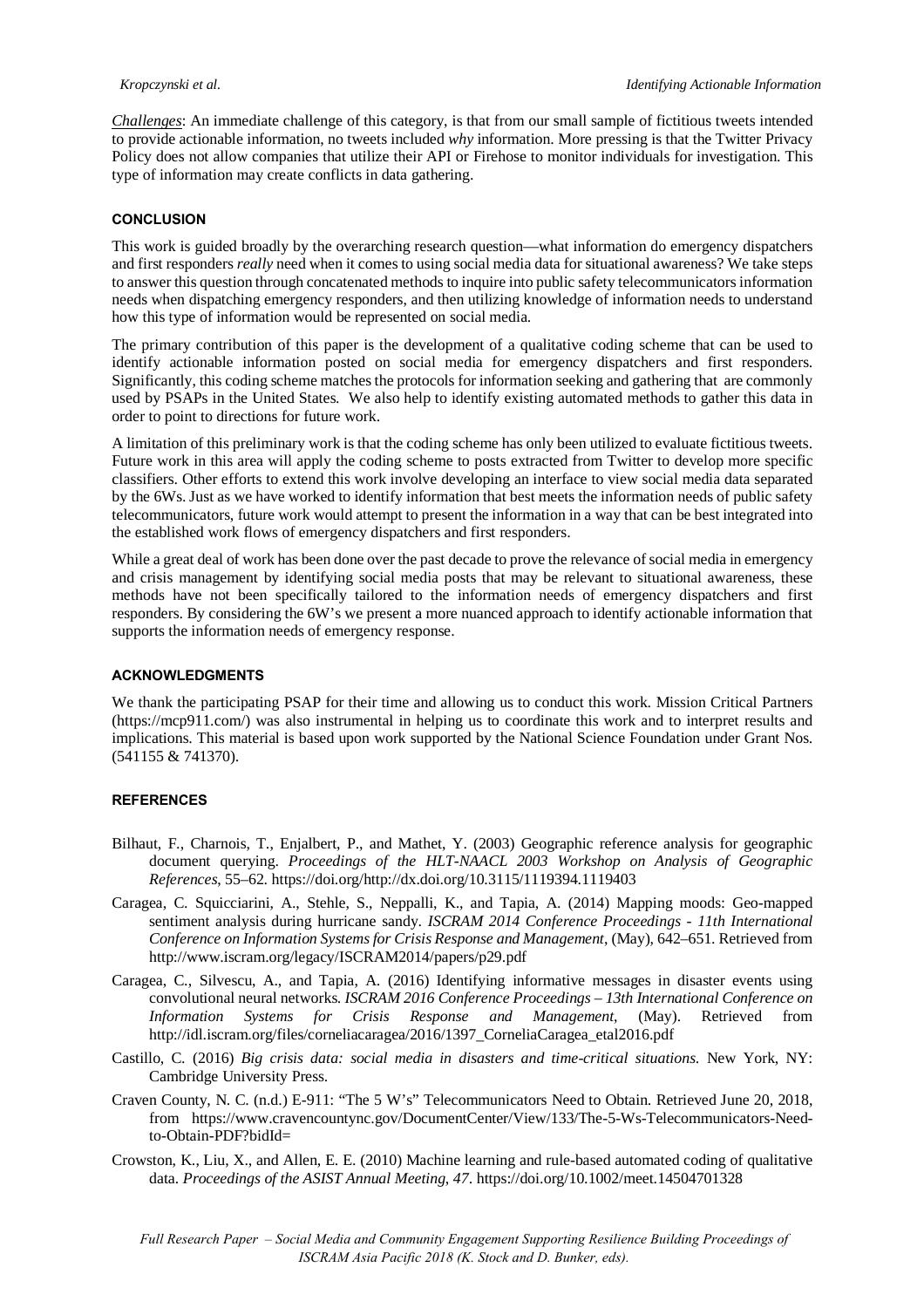- Daly, S., and Thom, J. A. (2016) Mining and Classifying Image Posts on Social Media to Analyse Fires. *13th International Conference on Information Systems for Crisis Response and Management*, (May), 1–14.
- Grace, R., Kropczynski, J., Pezanowski, S., Halse, S., Umar, P., and Tapia, A. (2017) Social triangulation: A new method to identify local citizens using social media and their local information curation behaviors. In *Proceedings of the International ISCRAM Conference* (Vol. 2017–May).
- Gu, Y., Qian, Z. S., and Chen, F. (2016) From Twitter to detector: Real-time traffic incident detection using social media data. *Transportation research part C: emerging technologies*, 67, 321-342. doi:10.1016/j.trc.2016.02.011
- Halse, S. E., Tapia, A., Squicciarini, A., and Caragea, C. (2018) An emotional step toward automated trust detection in crisis social media. *Information Communication and Society*, 21, 2, 288–305. https://doi.org/10.1080/1369118X.2016.1272618
- Han, B., Cook, P., and Baldwin, T. (2012) Automatically constructing a normalisation dictionary for microblogs. *EMNLP-CoNLL 2012 - 2012 Joint Conference on Empirical Methods in Natural Language Processing and Computational Natural Language Learning, Proceedings of the Conference*, (July), 421–432. Retrieved from http://www.scopus.com/inward/record.url?eid=2-s2.0-84879744049&partnerID=tZOtx3y1
- Han, B., Cook, P., and Baldwin, T. (2014) Text-based twitter user geolocation prediction. *Journal of Artificial Intelligence Research*, 49, 451–500. https://doi.org/10.1613/jair.4200
- Herndon, N., and Caragea, D. (2016) An evaluation of approaches for using unlabeled data with domain adaptation. *Network Modeling Analysis in Health Informatics and Bioinformatics*, 5, 25. https://doi.org/https://doi.org/10.1007/s13721-016-0133-6
- Imran, M., Castillo, C., Diaz, F., and Vieweg, S. (2014) Processing Social Media Messages in Mass Emergency: A Survey, 2, 507–511. https://doi.org/10.1145/2771588
- Intagorn, S., and Lerman, K. (2010) Harvesting Geospatial Knowledge from Social Metadata. *Proceedings of the 7th International ISCRAM Conference*, (May), 1–10. Retrieved from http://www.isi.edu/integration/papers/intagorn10-iscram.pdf
- Kaptelinin, V. (2013) Activity Theory. In M. Soegaard and R. F. Dam (Eds.), *The Encyclopedia of Human-Computer Interaction*. Interaction Design Foundation. Retrieved from http://www.interactiondesign.org/encyclopedia/activitytheory.html
- Kropczynski, J., Cai, G., and Carroll, J. M. (2015) Characterizing democratic deliberation in an online forum. *Information Polity*, 20, 2–3. https://doi.org/10.3233/IP-150363
- Kumar, A., Jiang, M., and Fang, Y. (2014, July) Where not to go?: detecting road hazards using twitter. In *Proceedings of the 37th international ACM SIGIR conference on Research & development in information retrieval* (pp. 1223-1226). ACM. doi:10.1145/2600428.2609550
- Li, H., Caragea, D., Caragea, C., and Herndon, N. (2018) Disaster response aided by tweet classification with a domain adaptation approach. *Journal of Contingencies and Crisis Management*, 26, 1, 16–27. https://doi.org/10.1111/1468-5973.12194
- MacEachren, A. M., Jaiswal, A., Robinson, A. C., Pezanowski, S., Savelyev, A., Mitra, P., and Blanford, J. (2011) SensePlace2: GeoTwitter analytics support for situational awareness. *VAST 2011 - IEEE Conference on Visual Analytics Science and Technology 2011, Proceedings*, 181–190. https://doi.org/10.1109/VAST.2011.6102456
- Mahmud, J., Nichols, J., and Drews, C. (2014) Home location identification of twitter users. *ACM Transactions on Intelligent Systems and Technology (TIST)*, 5, 3, 47. doi:10.1145/2528548
- Mazer, J. P., Thompson, B., Cherry, J., Russell, M., Payne, H. J., Gail Kirby, E., and Pfohl, W. (2015) Communication in the face of a school crisis: Examining the volume and content of social media mentions during active shooter incidents. *Computers in Human Behavior*, *53*, 238–248. https://doi.org/10.1016/j.chb.2015.06.040
- Mouzannar, H., and Awad, M. (2018) Damage Identification in Social Media Posts using Multimodal Deep Learning, (May).
- Morstatter, F., Pfeffer, J., Liu, H., & Carley, K. M. (2013, July). Is the Sample Good Enough? Comparing Data from Twitter's Streaming API with Twitter's Firehose. In *ICWSM.*
- Mundelein, I. (n.d.) Tips for Calling 911. Retrieved June 20, 2018, from http://www.mundelein.org/mpd/pdfs/2015/9-1-1Call-Taking.pdf
- Neuendorf, K. A. (2002) *The Content Analysis Guidebook*. Thousand Oaks, CA: SAGE Publications.